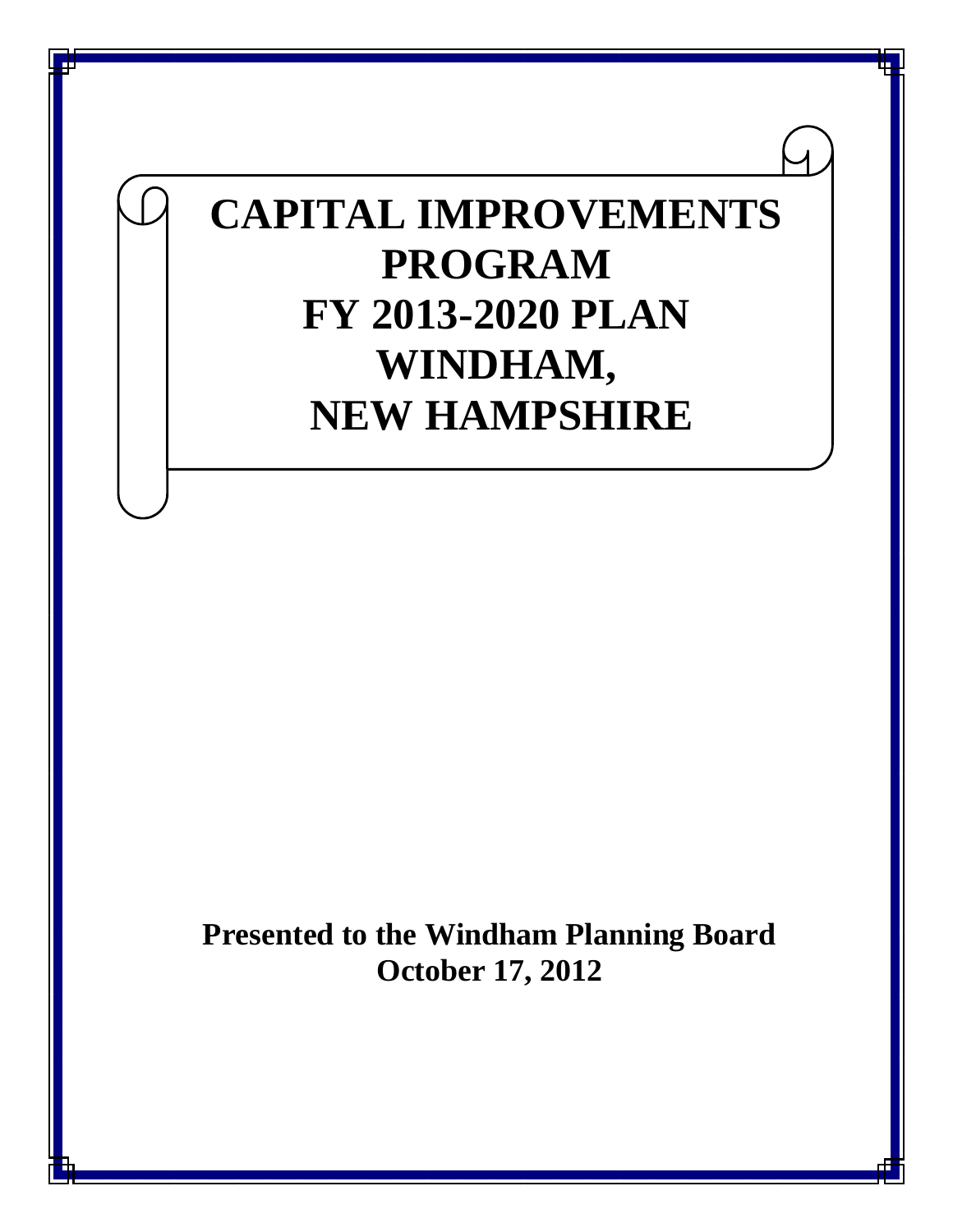**TABLE OF CONTENTS**

| <b>Section</b> | <b>Topic</b>                                                                                                                                                                                                                                                                                                                                                                                                                                  | Page                                                                     |
|----------------|-----------------------------------------------------------------------------------------------------------------------------------------------------------------------------------------------------------------------------------------------------------------------------------------------------------------------------------------------------------------------------------------------------------------------------------------------|--------------------------------------------------------------------------|
| I.             | Introduction<br>A. The Capital Improvements Program:<br>Purpose and Description<br>B. Membership<br>C. Meeting Schedule<br>D. Expenditure Types<br>E. CIP Advantages<br>F. CIP Process                                                                                                                                                                                                                                                        | 3<br>$\frac{3}{3}$<br>$\overline{4}$<br>$\overline{4}$<br>$\overline{4}$ |
| II.            | Background: CIP 2013 Plan<br>Method of Classification and<br>A.<br>Prioritization of Capital Projects<br><b>B.</b><br>Year 2013 Available Capital Improvement Funds                                                                                                                                                                                                                                                                           | 5<br>5                                                                   |
| III.           | CIP FY 2013 Plan                                                                                                                                                                                                                                                                                                                                                                                                                              | 6                                                                        |
| IV.            | CIP FY 2013 - 2020 Appropriation Chart                                                                                                                                                                                                                                                                                                                                                                                                        | 7                                                                        |
| V.             | Requested Capital Projects and Actions Taken<br>Police Department<br>А.<br>B <sub>1</sub><br><b>Fire Department</b><br>$C_{\cdot}$<br><b>Highway Agent</b><br>D.<br><b>IT/GIS Department</b><br><b>Historic Commision</b><br>$E_{\cdot}$<br>$F_{\rm c}$<br>Solid Waste Management<br>G.<br>Recreation<br>H.<br><b>Windham School District</b><br>$\mathbf{I}$ .<br>Departments/Committees Not Submitting<br>Requests for the FY 2013-2020 CIP | 9<br>9<br>11<br>13<br>13<br>13<br>14<br>14<br>15                         |

# **Appendices**

| <b>CIP Sub-Committee Membership</b> |  |
|-------------------------------------|--|
| <b>Project Classifications</b>      |  |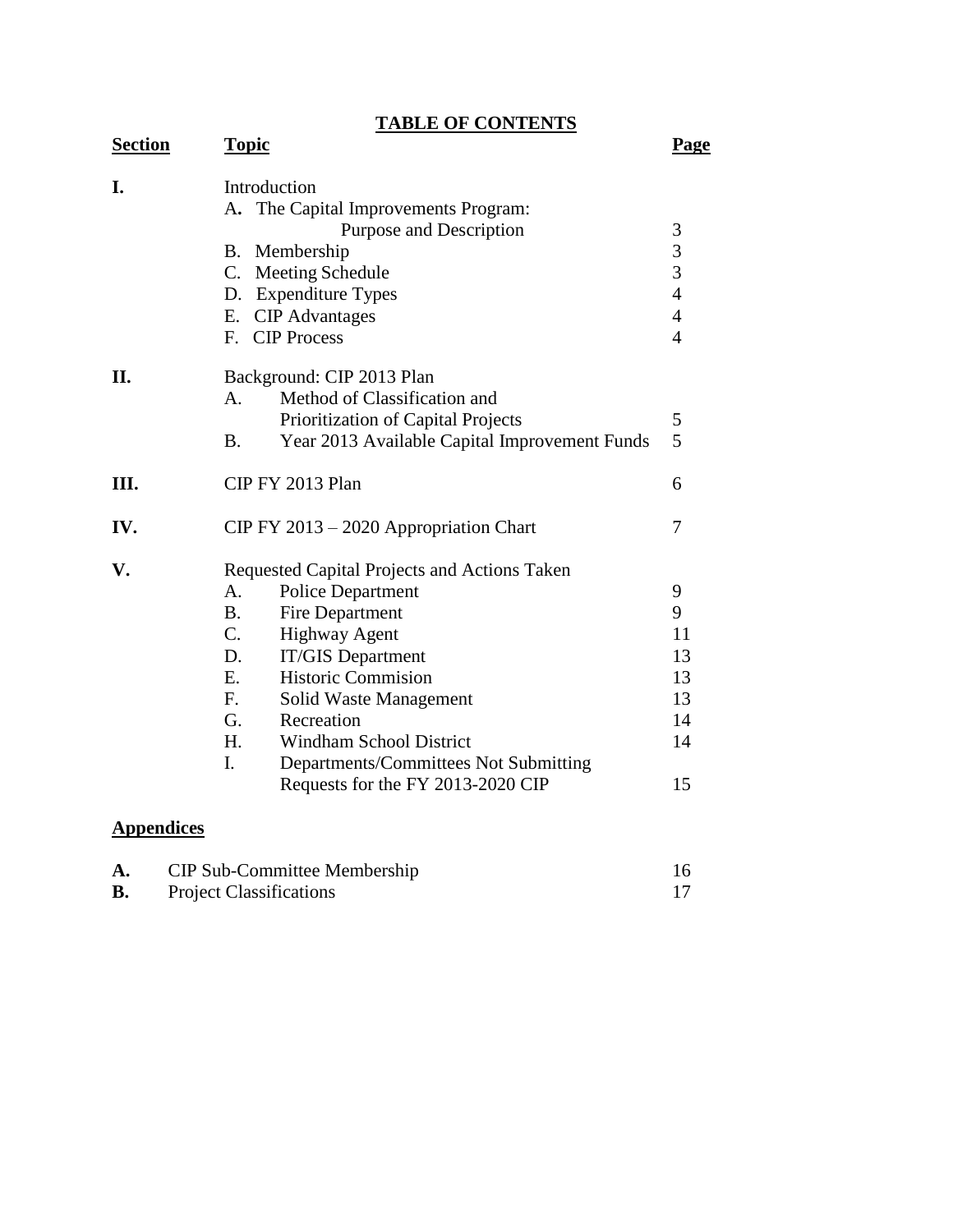# **I. Introduction**

New Hampshire Revised Statutes delegate to the Planning Board the responsibility for preparing a Master Plan to guide the development of the municipality. The Windham Planning Board adopted a Master Plan in 1985 and, has since, updated the plan every five years. The update for the 2005 Master Plan was completed during the first half of calendar year 2005. During the last year the Windham Planning Board completed a Benchmark Review of the 2005 Master Plan. No alterations were made to the 2005 Master Plan report. A Capital Improvement Program (CIP) is the financial counterpart to a Master Plan. The CIP is a financial master plan for charting a municipality's capital needs over a specified time frame. The programming of capital expenditures into a rational planning and budgeting process is an important management tool for the allocation of tax revenue.

Growth can have a substantial impact on the municipal services and facilities. CIP's have become associated with efforts to manage growth and tax impact. Revised Statutes Annotated 674:22 requires municipalities, which regulate development through a growth management ordinance, to prepare and adopt a Master Plan and a CIP. Although it is a prerequisite of a growth ordinance, a CIP can stand alone on its own merits as a planning tool.

At the 1986 Town meeting, the voters of Windham authorized the Planning Board to prepare a CIP. A Planning Board CIP Sub-Committee was formed to undertake this task. While NH RSA 674:5-8 states that it is the Planning Board which prepares the plan, it is important to involve the Board of Selectmen, School Board, Town department heads, and other Town boards and commissions. Since it is the Selectmen and School Board who prepare the budget in Windham, they are a vital part of the CIP process.

According to the Windham Planning and Zoning Board bylaws, the CIP Sub-Committee's membership is as follows:

- One Selectman appointed by the chairman of the Board of Selectmen whose term shall be one year.
- One School board member appointed by the chairman of the School Board whose term shall be one year.
- Two members of the Planning Board appointed by the chairman of the Planning Board whose term shall be one year.
- Three members of the general public appointed by the chairman of the Planning Board whose terms shall be three years, limited to a six-year tenure.

Throughout this document, "department" will be used to encompass all town boards, commissions, committees, trustees, and departments.

The CIP Sub-Committee has the following tentative meeting schedule:

| <b>JUNE</b>        | Appoint new members and organize for the coming year.                             |
|--------------------|-----------------------------------------------------------------------------------|
| <b>JULY</b>        | Request written capital project proposals from town departments and School Board. |
| <b>AUGUST/SEPT</b> | Meet with all departments and committees to discuss their capital needs.          |
| <b>SEPTEMBER</b>   | Meet to review submitted capital projects and develop the plan.                   |
| <b>OCTOBER/NOV</b> | Conduct a workshop with the Planning Board followed by final presentation to the  |
|                    | Planning Board and hold a public hearing.                                         |

The Capital Improvements Program is a budgetary document that forecasts major Town expenditures for a legally mandated six-year period. Windham has traditionally created a CIP for a longer eight-year period. A summary analysis of each project is included in the CIP.

**The program, when adopted and fully utilized, serves to ensure that the necessary services and facilities to meet the community's needs are provided in accordance with the financial capabilities of Windham**.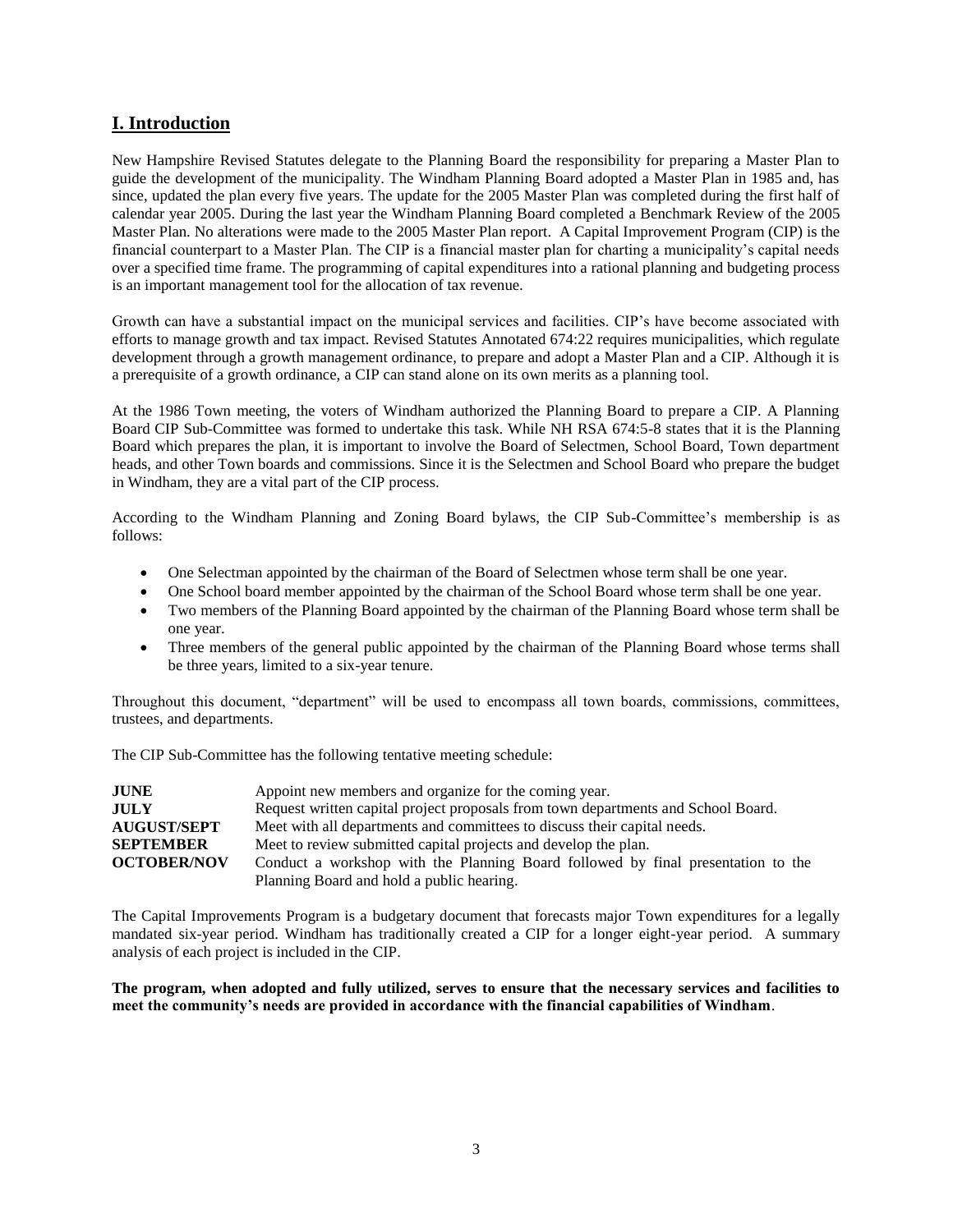For the purpose of this document, a capital improvement is defined as a major expenditure (usually non-recurring) for public facilities costing more than \$40,000. In previous years the minimum amount for a capital request was \$50,000. The amount was reduced this year.

CIP expenditures are considered beyond the scope of normal annual operating or maintenance expenses. Included are:

- Land acquisition for public purpose
- New buildings or additions
- Vehicles and other machinery with a useful life of greater than five years
- Major building or facility renovations with a useful life of greater than ten years
- Road renovations resulting in long-term improvement in road capacity or conditions
- Special studies such as assessments or a Master Plan
- Studies or architectural plans costing more than \$40,000 for the above capital improvements

A Capital Improvements Program offers many advantages:

- Stabilizes year-to-year variations in capital outlays.
- Makes acquisitions more feasible and defensible (e.g., land for water supply, waste disposal, recreation).
- If used in conjunction with a pooled investment reserve fund, can offset total costs of capital expenditures by reducing interest payments.
- Enables the town to establish growth control measures (in conjunction with a master plan).
- Facilitates implementation of the master plan by scheduling proposed projects over a period of time. The program can eliminate duplication and a random approach to expenditures.
- Furnishes a total picture of the municipality's major needs, discourages piecemeal expenditures and serves to coordinate the activities of various departments.
- Establishes priorities for projects on the basis of needs and cost.

The CIP Annual Process:

- Request from each of the Town departments detailed individual capital improvement requests.
- Schedule presentations, by department, of each request.
- CIP Sub-committee discusses and classifies each request by need and funding amount. (See Section IIA – Method of Classification for definition of need)
- CIP Sub-committee prepares eight year appropriations spreadsheet which is presented to Planning Board.

The Planning Board and the CIP Sub-Committee together review the CIP and make desired revisions. After a public hearing is held, the Planning Board adopts the CIP. The CIP recommendations for the budget for the upcoming year are presented to the Selectmen and School Board for their consideration. The Board of the Selectmen, the School Board, and the electorate, should adopt the first year of the CIP program as the capital budget for that year.

#### **The capital budget, the school department's operating budget, and the town's operating budget together make up the total municipal budget for the year.**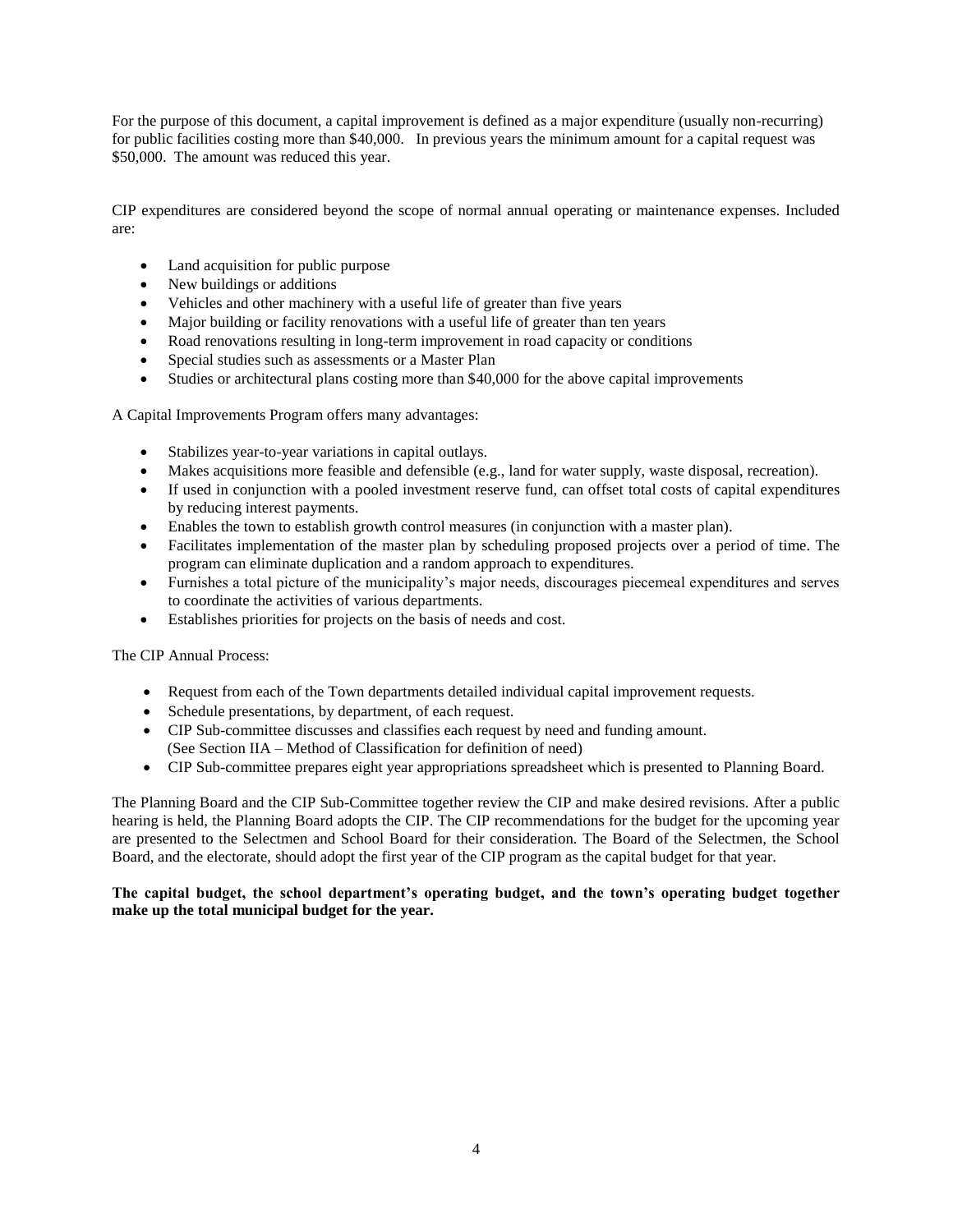# **II. Background: CIP 2012 Plan**

## **A. Method of Classification and Prioritization of Capital Projects**

New Hampshire RSA 674:6 requires that the Capital Improvements Program (CIP) classify projects according to urgency and need and to contain a time sequence for their implementation. In accordance with the Capital Improvements Programming Handbook prepared by the Southern New Hampshire Planning Commission, the Windham CIP Sub-Committee has adopted a classification schedule that uses six (6) possible classifications as outlined below. In deliberations leading up to the CIP Sub-Committee's proposed capital allocations, each submitted project is assigned a class. The list of projects requested for this year's plan is attached hereto as Appendix B.

After each project is classified, projects falling into the same class are reviewed against town needs as identified by the town master plan and further prioritization is established based upon available funds in each year.

| <b>Class</b> | Category     | <b>Description</b>                                                     |
|--------------|--------------|------------------------------------------------------------------------|
| Class I      | Urgent       | Cannot be delayed, needed immediately for health and safety needs.     |
| Class II     | Necessary    | Necessary. Needed within 1-3 years to maintain basic level and quality |
|              |              | community services.                                                    |
| Class III    | Desirable    | Desirable. Needed within 4-6 years to improve quality and level of     |
|              |              | service.                                                               |
| Class IV     | Deferrable   | Can be placed on hold until after the 6-year period, but supports      |
|              |              | community development goals.                                           |
| Class V      | Premature    | Premature. Needs more research, planning and coordination.             |
| Class VI     | Inconsistent | Inconsistent. Contrary to land use planning or community development   |

#### **B. Year 2013 Available Capital Improvement Funds**

The CIP Sub-Committee used the official tax valuation less utilities figure for 2011 to determine the proposed CIP funding for the subsequent years in its plan. This official tax valuation is determined by the Windham Tax Assessor and approved by the New Hampshire Department of Revenue Administration. For year 2012 the town valuation figure was set at \$2,026,589,370.

To compute the available CIP funds for year 2013, the sub-committee used the actual 2012 valuation and applied a 0.5% increase to reach \$2,036,722,317 as an estimated tax valuation figure. For FY 2013-2020 planning, the subcommittee estimated available CIP funds using a range of increases each year to determine the valuation figures for the subsequent  $2014 - 2020$  years.

The CIP Sub-Committee has recognized the enormity of the costs attributable to the new high school. The current CIP Appropriations Chart Plan does not include the costs of the new high school bond. However, it is shown as "Other Appropriations" in order for the community to be aware of its impact on the overall tax rate for the Town of Windham. The sub-committee believes that in order to continue to fund needed town-wide capital improvement projects, the high school bond costs should be removed from the core CIP plan. If not, the bond costs would exceed the annual allocated funding and preclude any funding for other needed projects.

The CIP Sub-Committee has adopted a CIP rate of \$0.75 per thousand to fund the non-high school capital projects. It is required that the first year of the CIP plan be balanced to zero (2013 in this plan).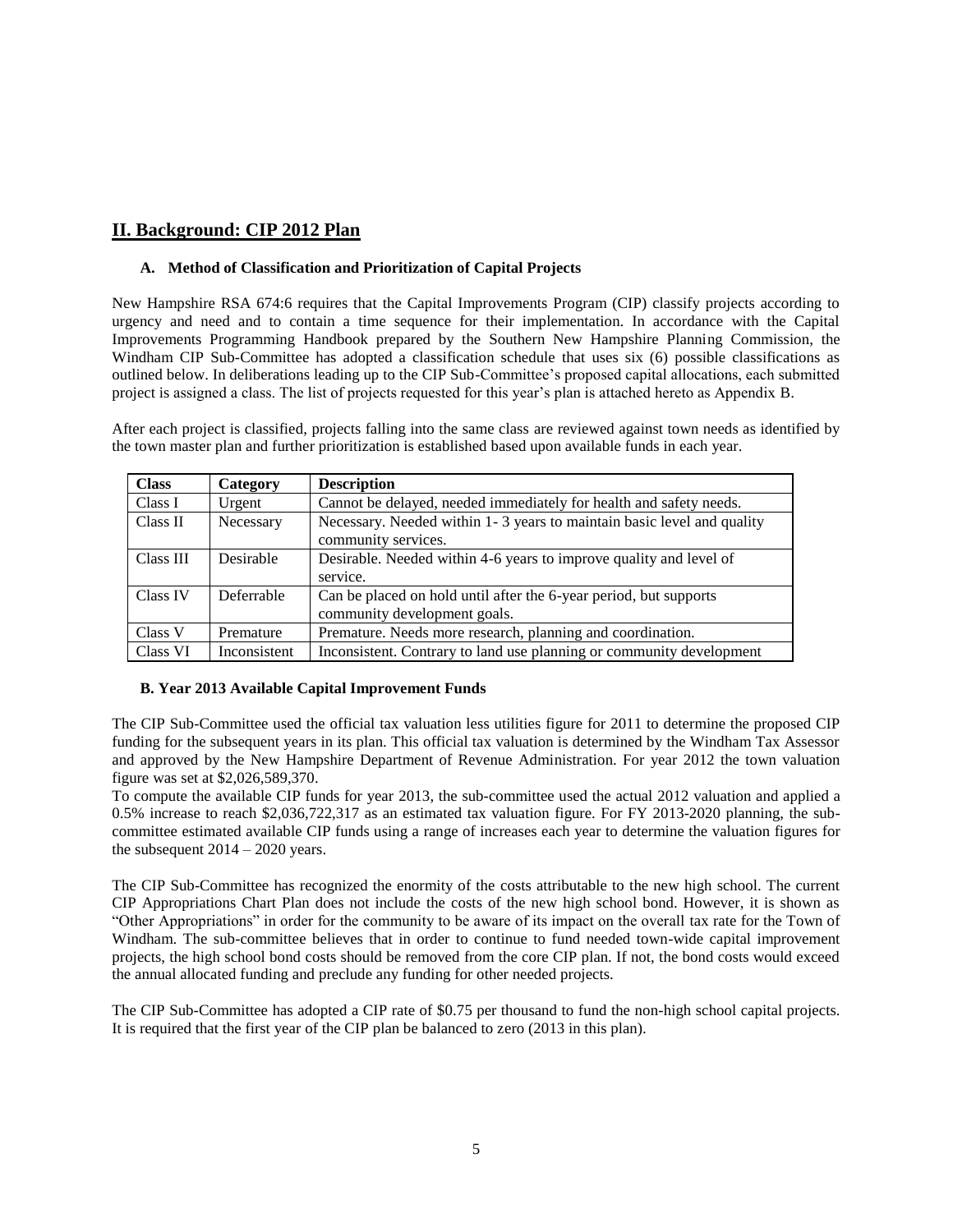# **III. CIP FY 2013 Plan**

# FUNDING AMOUNTS

| 2012 Actual Town Tax Valuation Less Utilities<br>2013 Estimated Town Tax Valuation less Utilities | \$2,026,589,370 |                 |  |
|---------------------------------------------------------------------------------------------------|-----------------|-----------------|--|
| with 0.5% estimated growth                                                                        |                 | \$2,036,722,317 |  |
| CIP funding at \$0.75 per thousand of 2013 Estimate                                               | \$              | 1,527,542       |  |
| <b>Other CIP Contributions:</b>                                                                   |                 |                 |  |
| Searles Special Revenue Fund                                                                      | \$              | 12,064          |  |
| <b>State Highway Grant</b>                                                                        | \$              | 240,000         |  |
| <b>Searles Bond</b>                                                                               | \$              | 100,958         |  |
| <b>TOTAL AVAILABLE CIP FUNDING FOR 2013</b>                                                       | \$              | 1,880,564       |  |
| <b>FIXED CIP OBLIGATIONS FOR 2013</b>                                                             |                 |                 |  |
| <b>Searles Bond</b>                                                                               | \$              | 12,064          |  |
| Fire Truck Financing                                                                              | \$              | 198,423         |  |
| REMAINING CIP FUNDS AVAILABLE FOR                                                                 |                 |                 |  |
| <b>REQUESTED PROJECTS</b>                                                                         | \$              | 1,670,077       |  |

**(Intentionally Left Blank)**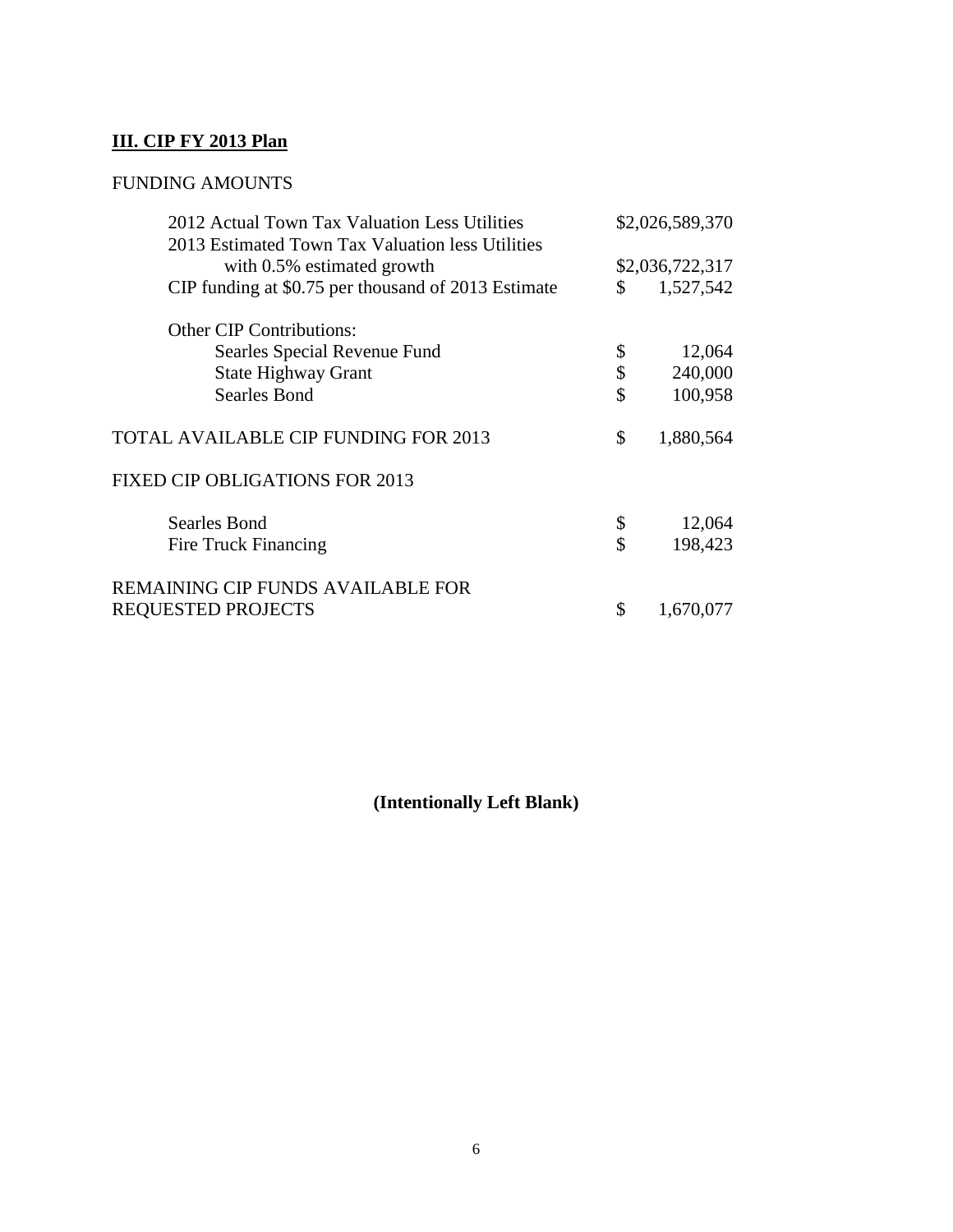# **IV. CIP FY 2013 – 2020 Appropriations Chart**

#### **CIP FY 2013 - 2020 Appropriation Chart (Summary)**

|                                       |                | <b>Notes CRF</b> Balances     | 2013                | 2014         | 2015                | 2016         | 2017         | 2018           | 2019           | 2020        |
|---------------------------------------|----------------|-------------------------------|---------------------|--------------|---------------------|--------------|--------------|----------------|----------------|-------------|
| <b>CIP Projected Availability</b>     |                |                               | \$1,527,542         | \$1,535,179  | \$1,550,531         | \$1,566,037  | \$1,581,697  | \$1,605,422    | \$1,629,504    | \$1,653,946 |
| <b>Fixed CIP Obligations</b>          |                |                               |                     |              |                     |              |              |                |                |             |
| Searles Bond (2004-2013)              | $\mathbf{1}$   |                               | 12,064              |              |                     |              |              |                |                |             |
| Searles Bond (2014-2023)              | $\overline{2}$ |                               |                     | 12,000       | 12,000              | 12,000       | 12,000       | 12,000         | 12,000         | 12,000      |
| Engine 3 Replacement                  | 3              |                               | 198.423             |              |                     |              |              |                |                |             |
| <b>Total Fixed Obligations</b>        |                |                               | \$210.487           | \$12,000     | \$12,000            | \$12,000     | \$12,000     | \$12,000       | \$12,000       | \$12,000    |
|                                       |                |                               |                     |              |                     |              |              |                |                |             |
| <b>Effective Availability Other</b>   |                |                               | \$1,317,055         | \$1,523,179  | \$1,538,531         | \$1,554,037  | \$1,569,697  | \$1,593,422    | \$1,617,504    | \$1,641,946 |
| <b>Other CIP Annual Contributions</b> |                |                               | 353,022             | 12,000       | 12,000              | 12,000       | 12,000       | 12,000         | 12,000         | 12,000      |
| <b>Net to Annual Appropriations</b>   |                | S<br>$\overline{\phantom{a}}$ | $1,670,077$ \$<br>s | 1,535,179 \$ | 1,550,531 \$        | 1,566,037 \$ | 1,581,697 \$ | $1,605,422$ \$ | $1,629,504$ \$ | 1,653,946   |
| <b>Annual Appropriations</b>          |                |                               |                     |              |                     |              |              |                |                |             |
| POLICE DEPARTMENT                     |                |                               | 61,252              | $\Omega$     | $\Omega$            | $\mathbf{0}$ | $\Omega$     | $\theta$       | $\mathbf{0}$   | $\Omega$    |
| <b>FIRE DEPARTMENT</b>                |                |                               | 202,867             | 800,000      | 950,000             | 70,000       | 230,000      |                |                | 1,500,000   |
| <b>HIGHWAY AGENT</b>                  |                |                               | 600,000             | 390,000      | 555,000             | 450,000      | 485,000      | 520,000        | 710,000        | 1,100,000   |
| <b>LIBRARY</b>                        |                | 24,872                        | $\theta$            | $\Omega$     | $\Omega$            | $\Omega$     | $\Omega$     | $\Omega$       | $\Omega$       | $\Omega$    |
| <b>IT/GIS DEPARTMENT</b>              |                |                               | 75,000              |              | $\Omega$            | $\Omega$     | £            | $\Omega$       | $\Omega$       | $\Omega$    |
| <b>SEARLES HISTORIC COMMITTEE</b>     |                |                               | 100,958             | 12,000       | 12,000              | 12,000       | 12,000       | 12,000         | 12,000         | 12,000      |
| <b>SOLID WASTE MANAGEMENT</b>         |                |                               | $\Omega$            | 80,000       |                     | $\Omega$     | £            |                |                |             |
| <b>RECREATION</b>                     |                |                               | $\Omega$            | 250,000      |                     |              |              | $\Omega$       |                |             |
| <b>SCHOOL DEPARTMENT</b>              |                | 196,864                       | 630,000             | $\Omega$     | O                   | $\Omega$     | £            |                |                |             |
| <b>Total Annual Appropriations</b>    |                |                               | $1,670,077$ \$<br>s | 1,532,000    | 1,517,000 \$<br>l s | $532,000$ \$ | 727,000 \$   | $532,000$ \$   | $722,000$ \$   | 2,612,000   |
| <b>Variance</b>                       |                |                               | (S0)                | \$3,179      | \$33.531            | \$1,034,037  | \$854,697    | \$1,073,422    | \$907.504      | (S958.054)  |

## **CIP FY 2013 - 2020 Appropriation Chart (Details)**

|                                              |   | <b>Notes CRF</b> Balances | 2013 |                | 2014           | 2015                      | 2016           | 2017           | 2018                   | 2019           | 2020        |
|----------------------------------------------|---|---------------------------|------|----------------|----------------|---------------------------|----------------|----------------|------------------------|----------------|-------------|
| <b>Effective Availability Other</b>          |   |                           | s.   | $1,317,055$ \$ | $1,523,179$ \$ | $\mathbf{s}$<br>1,538,531 | $1,554,037$ \$ | $1,569,697$ \$ | <b>Is</b><br>1,593,422 | $1,617,504$ \$ | 1,641,946   |
| <b>OTHER CIP ANNUAL CONTRIBUTIONS</b>        |   |                           |      |                |                |                           |                |                |                        |                |             |
| Searles Special Revenue Fund                 | 4 | 4,000                     |      | 12,064         | 12,000         | 12,000                    | 12,000         | 12,000         | 12,000                 | 12,000         | 12,000      |
| State Highway Grant (80% of cost Snow Rmvl E | 5 |                           |      | 240,000        |                |                           |                |                |                        |                |             |
| Searles Bond                                 | 6 |                           |      | 100.958        |                |                           |                |                |                        |                |             |
| <b>Total Other contributions</b>             |   |                           | s    | $353,022$ \$   | $12,000$ \$    | $12,000$ \$               | $12,000$ \$    | $12,000$ \$    | $12,000$ \$            | $12,000$ \$    | 12,000      |
| <b>Net to Annual CIP Appropriations</b>      |   |                           | s    | $1,670,077$ \$ | 1,535,179 \$   | 1,550,531                 | 1,566,037 \$   | 1,581,697 \$   | $1,605,422$ \$         | $1,629,504$ \$ | 1,653,946   |
| <b>ANNUAL APPROPRIATIONS</b>                 |   |                           |      |                |                |                           |                |                |                        |                |             |
| POLICE DEPARTMENT                            |   |                           |      |                |                |                           |                |                |                        |                |             |
| Mobile Communications                        |   |                           |      | 61,252         |                | $\mathbf{0}$              | $\bf{0}$       | $\bf{0}$       | $\bf{0}$               | $\overline{0}$ | $\theta$    |
| Sub-Total                                    |   |                           |      | \$61,252       | \$0            | \$0                       | \$0            | S <sub>0</sub> | \$0                    | S <sub>0</sub> | \$0         |
| <b>FIRE DEPARTMENT</b>                       |   |                           |      |                |                |                           |                |                |                        |                |             |
| Breathing Apparatus Rpl.                     |   |                           |      | 202,867        |                |                           |                |                |                        |                |             |
| 2008 Ambulance Replacement                   |   |                           |      |                | 200,000        |                           |                |                |                        |                |             |
| 1994 Engine-2 Replacement                    |   |                           |      |                | 600,000        |                           |                |                |                        |                |             |
| Mobil Data, Terminal & Software              |   |                           |      |                |                |                           | 70,000         |                |                        |                |             |
| Ambulance Replacement                        |   |                           |      |                |                |                           |                | 230,000        |                        |                |             |
| 1980 Ladder 1 Replacement (Quint)            |   |                           |      |                |                | 950,000                   |                |                |                        |                |             |
| Substation                                   |   |                           |      |                |                |                           |                |                |                        |                | 1,500,000   |
| Sub-Total                                    |   | \$0                       |      | \$202,867      | \$800,000      | \$950,000                 | \$70,000       | \$230,000      | \$0                    | S <sub>0</sub> | \$1,500,000 |
| <b>HIGHWAY AGENT</b>                         |   |                           |      |                |                |                           |                |                |                        |                |             |
| Road Improvements                            |   |                           |      | 300,000        | 390,000        | 420,000                   | 450,000        | 485,000        | 520,000                | 560,000        | 600,000     |
| Snow Removal Equipment                       |   |                           |      | 300,000        |                |                           |                |                |                        |                |             |
| Front End Loader                             |   |                           |      |                |                | 135,000                   |                |                |                        |                |             |
| Wood Chipper                                 |   |                           |      |                |                |                           |                |                |                        | 50,000         |             |
| 1 Ton Dump/Pickup Truck Replacement          |   |                           |      |                |                |                           |                |                |                        | 100,000        |             |
| <b>Small Track Excavator</b>                 |   |                           |      |                |                |                           |                |                |                        |                | 100,000     |
| 5 Ton Dump Truck Replacement                 |   |                           |      |                |                |                           |                |                |                        |                | 200,000     |
| 5 Ton Dump Truck Replacement                 |   |                           |      |                |                |                           |                |                |                        |                | 200,000     |
| Sub-Total                                    |   | S <sub>0</sub>            |      | \$600,000      | \$390,000      | \$555,000                 | \$450,000      | \$485,000      | \$520,000              | \$710,000      | \$1,100,000 |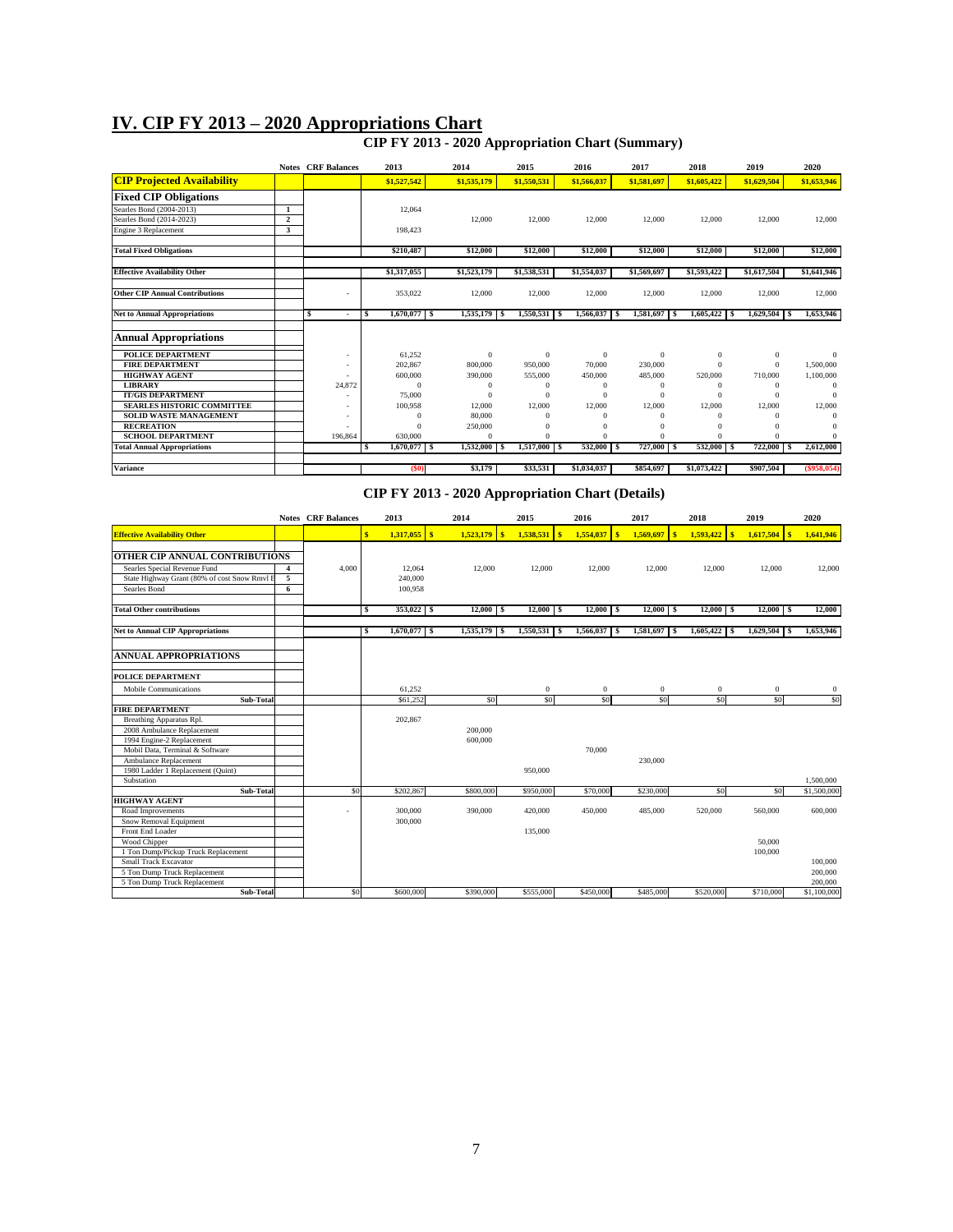## **CIP FY 2013 - 2020 Appropriation Chart (Details)**

|                                             |                  | <b>Notes CRF</b> Balances | 2013           | 2014             | 2015           | 2016        | 2017           | 2018           | 2019            | 2020            |
|---------------------------------------------|------------------|---------------------------|----------------|------------------|----------------|-------------|----------------|----------------|-----------------|-----------------|
| <b>ANNUAL APPROPRIATIONS (continued)</b>    |                  |                           |                |                  |                |             |                |                |                 |                 |
|                                             |                  |                           |                |                  |                |             |                |                |                 |                 |
| <b>LIBRARY</b>                              |                  |                           |                |                  |                |             |                |                |                 |                 |
| Arch. Design & Management                   | 7                | 24,872                    |                |                  |                |             |                |                |                 |                 |
| Sub-Total                                   |                  | \$24,872                  | S <sub>0</sub> | S <sub>0</sub>   | S <sub>0</sub> | \$0         | S <sub>0</sub> | \$0            | S <sub>0</sub>  | \$0             |
| <b>IT/GIS DEPARTMENT</b>                    |                  |                           |                |                  |                |             |                |                |                 |                 |
| <b>System Replacement</b>                   |                  |                           | 75,000         |                  |                |             |                |                |                 |                 |
| Sub-Total                                   |                  | S <sub>0</sub>            | \$75,000       | S <sub>0</sub>   | \$0            | \$0         | \$0            | \$0            | S <sub>0</sub>  | \$0             |
| <b>SEARLES HISTORIC COMMITTEE</b>           |                  |                           |                |                  |                |             |                |                |                 |                 |
| Searles School & Chapel Improvements        |                  |                           | 100,958        | 12,000           | 12,000         | 12,000      | 12,000         | 12,000         | 12,000          | 12,000          |
| Sub-Total                                   |                  | S <sub>0</sub>            | \$100,958      | \$12,000         | \$12,000       | \$12,000    | \$12,000       | \$12,000       | \$12,000        | \$12,000        |
| <b>SOLID WASTE MANAGEMENT</b>               |                  |                           |                |                  |                |             |                |                |                 |                 |
| Wheel Loader                                |                  |                           |                | 80,000           |                |             |                |                |                 |                 |
| Sub-Total                                   |                  | $\sim$                    | \$0            | \$80,000         | \$0            | \$0         | \$0            | \$0            | \$0             | \$0             |
| <b>RECREATION</b>                           |                  |                           |                |                  |                |             |                |                |                 |                 |
| Spruce Pond                                 |                  |                           |                | 250,000          |                |             |                |                |                 |                 |
| Sub-Total                                   |                  | $\sim$                    | \$0            | \$250,000        | \$0            | \$0         | \$0            | \$0            | \$0             | \$0             |
| <b>SCHOOL DEPARTMENT</b>                    |                  |                           |                |                  |                |             |                |                |                 |                 |
| Repair/Replace Septic                       | 8                | 1,645                     |                |                  |                |             |                |                |                 |                 |
| Paving/Parking Repair                       | $\boldsymbol{9}$ | 27,170                    |                |                  |                |             |                |                |                 |                 |
| <b>Bldg Roof Repair/Replace</b>             | 10               | 168,049                   |                |                  |                |             |                |                |                 |                 |
| Addition of Capacity at Middle School Level |                  |                           | 630,000        |                  |                |             |                |                |                 |                 |
| Sub-Total                                   |                  | \$196,864                 | \$630,000      | SO <sub>2</sub>  | S <sub>0</sub> | \$0         | S <sub>0</sub> | S <sub>0</sub> | S <sub>0</sub>  | S <sub>0</sub>  |
|                                             |                  |                           |                |                  |                |             |                |                |                 |                 |
| TOTAL ANNUAL APPROPRIATIONS                 |                  |                           | \$1,670,077    | \$1,532,000      | \$1,517,000    | \$532,000   | \$727,000      | \$532,000      | \$722,000       | \$2,612,000     |
|                                             |                  |                           |                |                  |                |             |                |                |                 |                 |
| <b>VARIANCE</b>                             |                  |                           | $(S0)$ \$      | 3,179            | \$33.531       | \$1,034,037 | \$854.697      | \$1,073,422    | \$907.504       | (\$958,054)     |
| OTHER ANNUAL APPROPRIATIONS                 |                  |                           |                |                  |                |             |                |                |                 |                 |
| Primary High School Bond                    |                  |                           | 3,601,188      | 3,499,531        | 3,388,250      | 3,292,250   | 2,350,250      | 2,282,250      | 2,214,250       | 2,146,250       |
| Secondary High School Bond                  |                  |                           | 501,975        | 482,756          | 463,069        | 443,381     | 423,694        | 399,138        | 379,713         |                 |
| State Building Aid Received (Offset)        |                  |                           | (886, 500)     | (885,000)        | (880, 500)     | (880, 500)  | (622, 500)     | (621,000)      | (621,000)       | (510,000)       |
| <b>Total Payments</b>                       |                  |                           | 3,216,663<br>s | 3,097,288<br>\$. | 2,970,819      | 2,855,131   | 2,151,444      | 2,060,388<br>S | 1,972,963<br>-S | 1,636,250<br>-8 |
| Total cost per thousand town valuation      |                  |                           | 1.58           | 1.51             | 1.44           | 1.37        | 1.02           | 0.96           | 0.91            | 0.74            |

#### **CIP FY 2013-2020 Footnotes**

**Fixed CIP Obligations:**

1 Represents 10 year bond (2004 - 2013) of \$100,000 at 4% for renovations of Searle's chapel west room.<br>2 Represents 10 year bond (2014 - 2023) of \$100,000 at 2.7% for Searles School & Chapel improvements.<br>3 Fire truck fin

**Other CIP Annual Contributions:**

4 Represents rental revenue from Searle's Chapel.<br>5 Required 80% funding from State of NH to purchase Snow Removal Equipment.<br>6 Anticipated Bond for Searles School & Chapel improvements.

**Capital Reserve Fund:**

7 Unexpended CIP funds from prior years. 8 Unexpended CIP funds from prior years. 9 Unexpended CIP funds from prior years. 10 Unexpended CIP funds from prior years.

 **TAX VALUATION PROJECTION**

| <b>PROPERTY</b>  | $\frac{0}{2}$   | <b>YEAR</b> | <b>PROJECTED</b>    |                  |
|------------------|-----------------|-------------|---------------------|------------------|
| <b>VALUATION</b> | <b>Increase</b> |             | <b>CIP TAX RATE</b> | <b>AVAILABLE</b> |
|                  |                 |             |                     |                  |
| \$2,026,589,370  |                 | 2012        | \$0.75              | \$1,519,942      |
| \$2,036,722,317  | 0.5             | 2013        | \$0.75              | \$1,527,542      |
| \$2,046,905,928  | 0.5             | 2014        | \$0.75              | \$1,535,179      |
| \$2,067,374,988  | 1.0             | 2015        | \$0.75              | \$1,550,531      |
| \$2,088,048,738  | 1.0             | 2016        | \$0.75              | \$1,566,037      |
| \$2,108,929,225  | 1.0             | 2017        | \$0.75              | \$1,581,697      |
| \$2,140,563,163  | 1.5             | 2018        | \$0.75              | \$1,605,422      |
| \$2,172,671,611  | 1.5             | 2019        | \$0.75              | \$1,629,504      |
| \$2,205,261,685  | 1.5             | 2020        | \$0.75              | \$1,653,946      |

8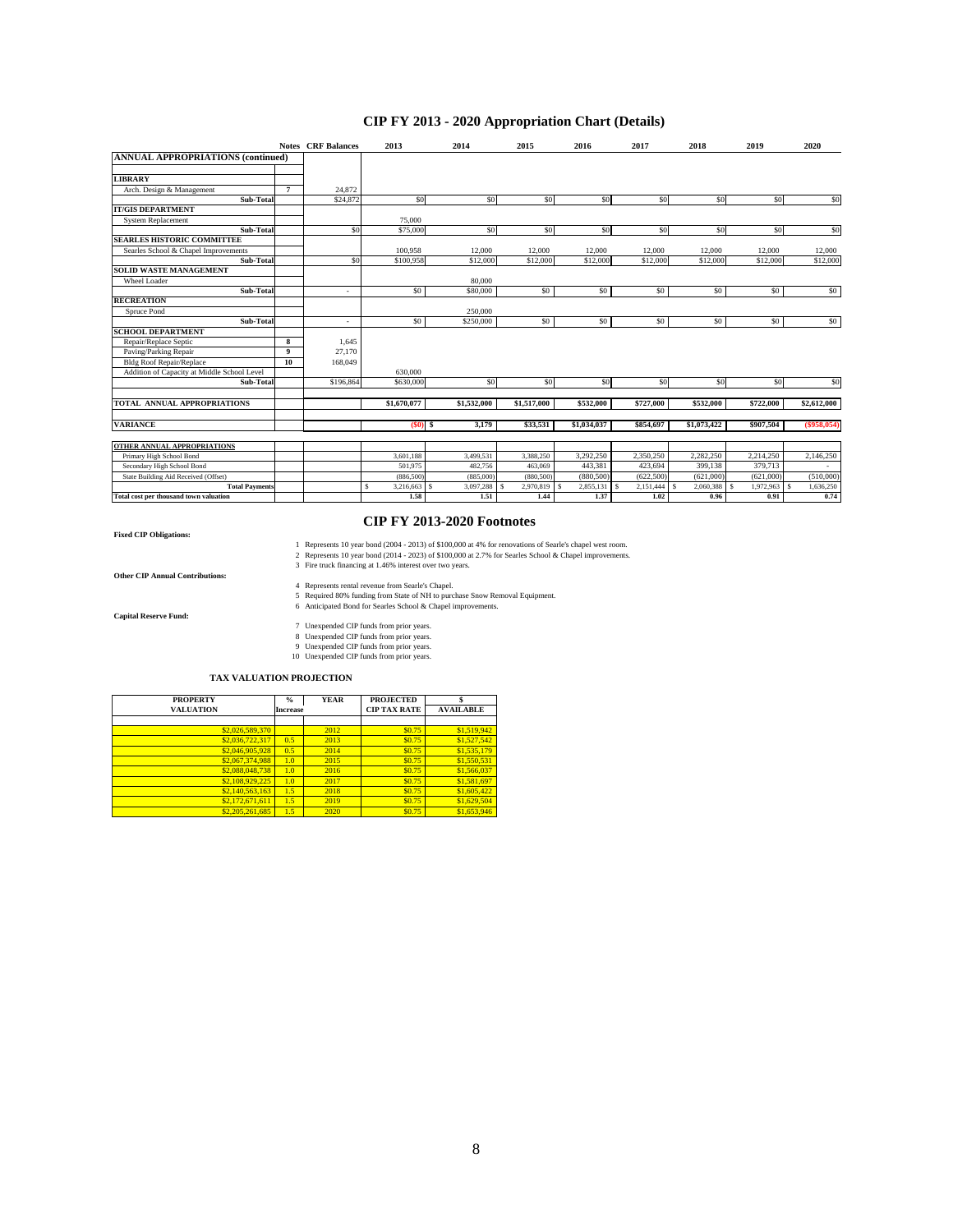# **V: Requested Capital Projects and Action Taken**

## **A. Police Department**

# **Project Title: Mobile Communications Proposed by: Chief Gerald Lewis**

**Estimated Cost: \$61,292 funding in FY 2012**

**Proposal**: Replacement of 12 mobile radios which are used in all Police Department vehicles as well as the replacement of five Mobile Data Terminals (MDT) of which five are utilized in marked vehicles and an additional two MDTs. The mobile radios are 15 years old, are no longer supported by the manufacturer and have reached the end of their life cycle. Because of the need to ensure around the clock communications and maintain officer safety it is critical that the radios and communication system remain technologically current, operational and uninterrupted at all times.

**CIP Recommendation:** The CIP Sub-Committee assigned this request a Classification of I (Urgent) with funding of \$61,292 in FY 2013.

# **B. Fire Department**

#### **Project Title: Self Contained Breathing Apparatus (SCBA) Replacement Proposed By: Chief Thomas L. McPherson Estimated Cost: \$202,867 FY2013**

**Proposal:** This proposal was approved by voters in 2011 subject to receipt of a grant which was not received and which is therefore being renewed. The department currently utilizes 23 Scott SCBAs. The current models purchased in 2002 are deficient in meeting the 2007 edition of NFPA 1981 standards by lacking Rapid Intervention Team (RIT) connectivity as well as inadequate Chemical, Biological, Radiological, Nuclear, Environmental (CBRNE) protection. The current models are not capable of being retrofitted to meet the standards. The new models will be capable of, and will include, upgrading to new NFPA standards anticipated in the next few years. The plan is to replace the 23 current units, as well as to acquire a fit-tester and calibrator for CBRNE. Currently a 95/5 % grant has been applied for. It is hoped that only \$10,143 will need to be paid by the town, with the 95% balance to be paid by federal grant, should it be awarded. This apparatus was described as critical for firefighters working in environmentally hazardous conditions and required to meet current standards. For this reason the request is not being made contingent upon receiving the federal grant.

**CIP Recommendation:** The CIP Sub-Committee assigned this request a Classification I (Urgent) with funding in FY 2013.

**Comments:** The CIP Sub-Committee recommended that once equipment is purchased that replacement be phased over a number of years to avoid a costly replacement bill to replace all 23 in the future.

# **Project Title: 2008 Ambulance Replacement Proposed By: Chief Thomas L. McPherson**

**Estimated Cost: \$200,000 Requested for 2013**

**Proposal:** 2013 Replacement of Ambulance-2008 for \$200,000.00 based on Town Vehicle replacement policy

**CIP Recommendation:** The CIP Sub-Committee assigned this request a Classification of II (Necessary) with funding in FY 2014.

**Comments:** The sub-committee approved this request as consistent with the high use of this vehicle and with the town vehicle replacement policy, maintaining the availability of safe and effective town emergency care.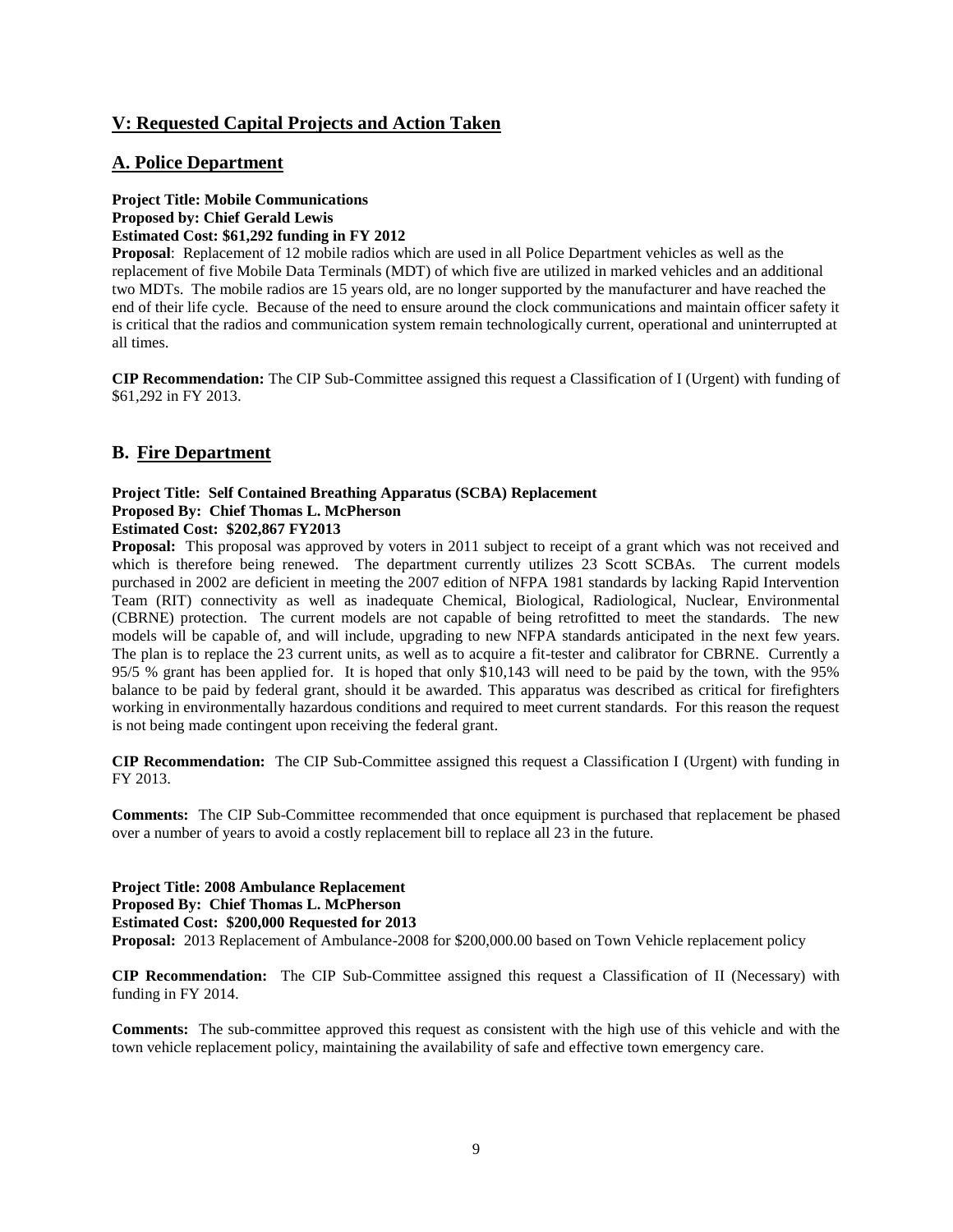## **Fire Department (Cont'd)**

**Project Title: Engine-2 (1994 E-One) Proposed By: Chief Thomas L. McPherson Estimated Cost: \$600,000 Requested for 2014**

**Proposal:** A scheduled rotation of the Fire Department fleet is safe and cost effective. Given the age and maintenance costs required to keep them in service the department recommends replacement. The current engine does not work well on our roads because of the turning radius as this engine was built on a Freightliner chassis.

**CIP Recommendation:** The CIP Sub-committee assigned the request a Classification III (Desirable) with funding of \$600,000 in FY 2014.

#### **Project Title: Mobile Data Terminals, Hardware and Software Proposed By: Chief Thomas L. McPherson Estimated Cost: \$70,000 FY2016**

**Proposal:** Installation of an integrated mobile data system in fire apparatus allows for timely and efficient delivery of information to first responders. The equipment would provide electronic mapping for first responders, "best route" information, site-specific information including warning of recorded hazardous materials on site as well as electronic location mapping of vehicles to ensure efficient assignment of vehicles to different incidents.

**CIP Recommendation:** The CIP Sub-Committee assigned this request a Classification III (Desirable) with funding in FY 2016.

## **Project Title: Ambulance Replacement**

#### **Proposed By: Chief Thomas L. McPherson Estimated Cost: \$230,000 Requested for 2017**

**Proposal:** Ambulance Replacement in FY 2017 for \$230,000 based on Town Vehicle replacement policy

**CIP Recommendation:** The CIP Sub-Committee assigned this request a Classification of III (Desirable) based on the timing of this request with funding in FY 2017.

**Comments:** The sub-committee approved this request as consistent with the high use of this vehicle and with the town vehicle replacement policy, maintaining the availability of safe and effective town emergency care.

## **Project Title: Ladder-1 (1980 Spartan) 100' Aerial Replacement with a 'Quint' (combination pump, tank, fire hose aerial device and ground ladder)**

#### **Proposed By: Chief Thomas L. McPherson**

#### **Estimated Cost: \$950,000 Requested for 2015**

**Proposal:** A scheduled rotation of the Fire Department fleet is safe and cost effective. Given the age and maintenance costs required to keep them in service the department recommends replacement. The Ladder is proposed to be replaced with a 'Quint' which more effectively utilizes manpower and is shorter in length than the ladder truck and can thus maneuver in tighter areas.

**CIP Recommendation:** The CIP Sub-committee assigned the request a Classification III (Desirable) with funding of \$950,000 in FY2015.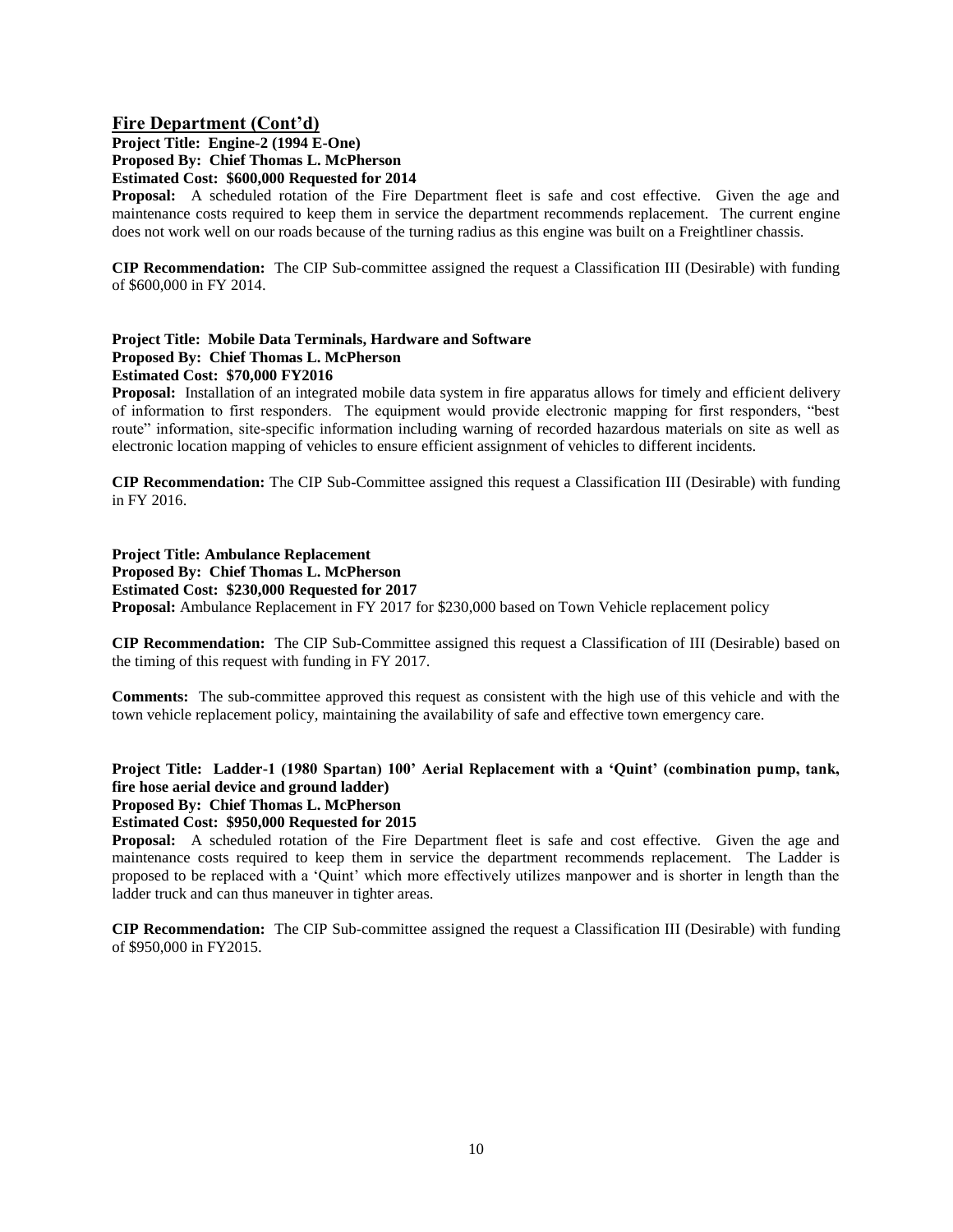#### **Fire Department (Cont'd) Project Title**: **Public Safety Sub- Station**

**Proposed by: Chief Thomas L. McPherson**

**Estimated Cost: \$1,500,000.00 Requested year 2018**

**Proposal**: The longest and farthest response time from the existing station location is Route 28. On average it takes 8 – 10 minutes with an ambulance and nearly 12 minutes with a fire apparatus to respond to this area. These numbers are far above the national standard averages. Continued study will determine if the sub-station should be located in the area of Route 28 or another area in town. The reconstruction of Exit 3 and widening of I-93 with increasing traffic will impact this study. In summary, the Fire Department believes that a sub-station will be needed in the future to meet the life safety needs of the community.

**CIP Recommendation**: The CIP Sub-Committee assigned this request a Classification V (Premature) with funding suggested in FY 2020 to allow for the necessary study and planning for a complete proposal and full consideration by the CIP Sub-Committee.

**Comments**: Prior CIP Sub-committees have requested a study be performed to justify funding of this request. The requested research and planning is not yet complete in terms of response time and determination of a location and size that would improve response times for the most residents.

# **C. Highway Department**

#### **Project Title: Roads**

# **Proposed by: Jack McCartney, Highway Agent**

**Estimated Cost: \$3,725,000 Years 2013-2020**

**Proposal**: This is an ongoing request to provide funding to rebuild roads throughout Windham. Funding would help to improve drainage, infrastructure (both to improve conditions for daily travel and a reduction of plowing problems), and paving reclamation. If the Highway Department completes all projects proposed, they will exceed 2+ miles of repairs and repaving work. However, this only represents half of where it should be annually. The average should be 4 miles per year.

**CIP Recommendation**: The sub-committee assigned a Classification I (Urgent) with funding of \$300,000.00 in FY2013, \$390,000 in FY2014, \$420,000 in FY2015, \$450,000 in FY2016, \$485,000 in FY2017, \$520,000 in FY2018, \$560,000 in FY2019, and \$600,000 in FY2020.

#### **Project Title: Snow Removal Equipment Proposed by: Jack McCartney, Highway Agent Estimated Cost: \$300,000 in Year 2013**

**Proposal**: The Highway Department has requested snow removal equipment (including trucks and equipment) necessary to reduce salt use on Windham roads. The equipment could also be used throughout the year on other highway projects. The equipment is eligible for an 80% grant reimbursement through the Salt Ed Outreach Program. This is a federally sponsored program to help reduce chloride use on roads. Funds are in place at the state level.

**CIP Recommendation**: The sub-committee assigned a Classification I (Urgent) with funding of \$300,000 in FY2013. However, the acquisition is contingent upon the Town receiving the 80% grant. Grant monies are shown in the plan under CIP Annual Contributions.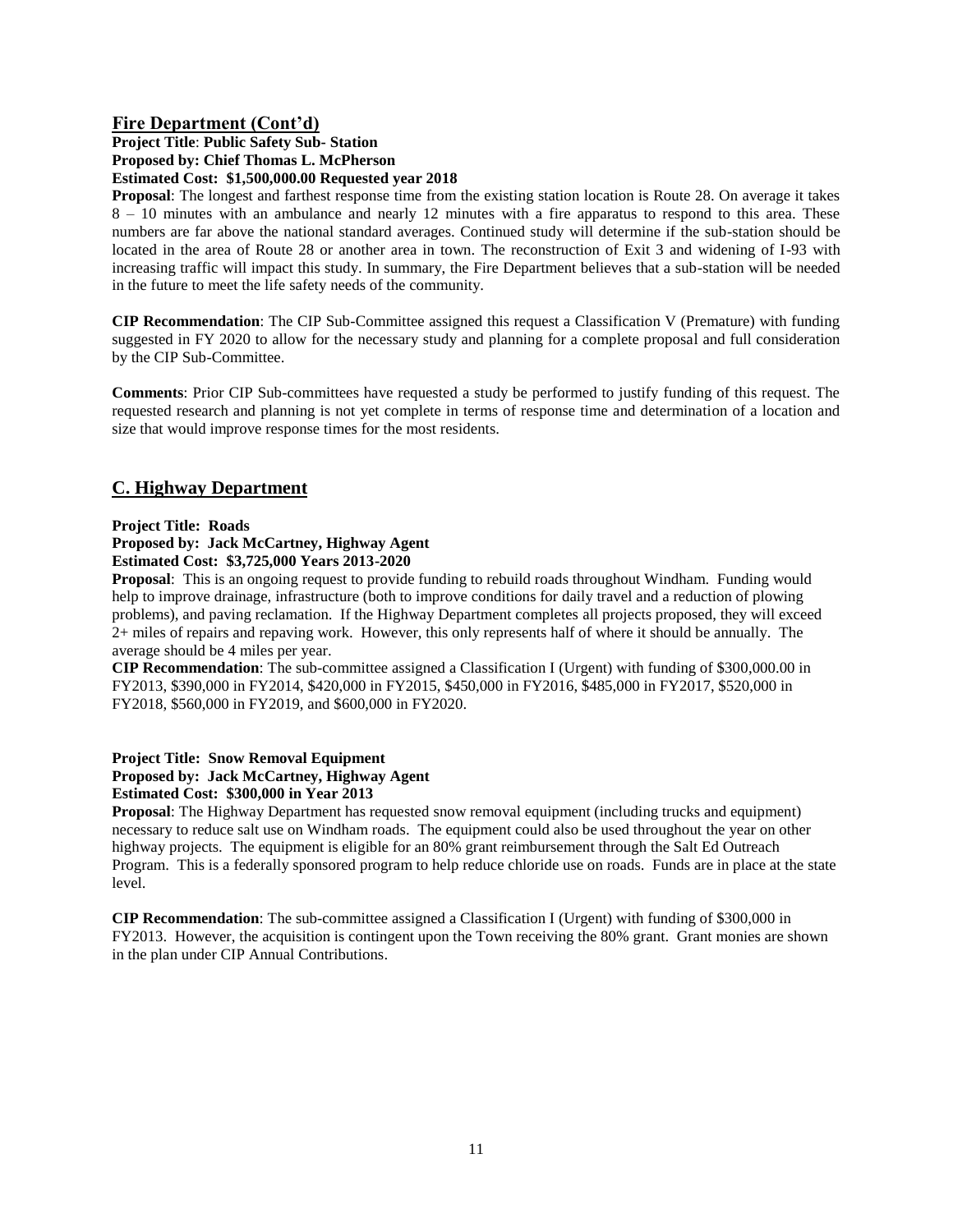## **Highway Department (Cont'd)**

**Project Title: Front End Loader Proposed by: Jack McCartney, Highway Agent Estimated Cost: \$135,000 in Year 2014 Proposal**: To purchase a front end loader for year round uses. This will be a replacement of the current loader.

**CIP Recommendation**: The sub-committee assigned a Classification III (Desirable) with funding in FY 2015.

**Project Title: Wood Chipper Proposed by: Jack McCartney, Highway Agent Estimated Cost: \$50,000 in Year 2015 Proposal**: To purchase a wood chipper to do tree and brush work for normal maintenance and to deal with storm damage.

**CIP Recommendation**: The sub-committee assigned a Classification IV (Deferrable) with funding in FY 2019.

**Project Title: One Ton Dump/Pickup Truck Replacement Proposed by: Jack McCartney, Highway Agent Estimated Cost: \$100,000 in Year 2016 Proposal:** For scheduled replacements with the existing trucks going to other departments if needed or will be auctioned off.

**CIP Recommendation**: The sub-committee assigned a Classification IV (Deferrable) with funding in FY 2019.

**Project Title: Small Track Excavator Proposed by: Jack McCartney, Highway Agent Estimated Cost: \$100,000 in Year 2017**

**Proposal**: To purchase a small track excavator for multiple uses including ongoing roadside duties (shoulder repairs and shimming), treatment of swale and detention pond maintenance, culvert work, and basin work or repairs.

**CIP Recommendation**: The sub-committee assigned a Classification IV (Deferrable) with funding in FY 2020.

**Project Title: Five Ton Truck Replacement Proposed by: Jack McCartney, Highway Agent Estimated Cost: \$200,000 in Year 2018**

**Proposal**: For a scheduled replacement of an existing truck. The cost is for a complete replacement. This amount may be reduced if the attached equipment, on the current vehicle, is in condition.

**CIP Recommendation**: The sub-committee assigned a Classification IV (Deferrable) with funding in FY 2020.

**Project Title: Five Ton Truck Replacement Proposed by: Jack McCartney, Highway Agent**

**Estimated Cost: \$200,000 in Year 2020**

**Proposal**: For a scheduled replacement of an existing truck. The cost is for a complete replacement. This amount may be reduced if the attached equipment, on the current vehicle, is in condition.

**CIP Recommendation**: The sub-committee assigned a Classification V (Premature) with funding in FY 2020.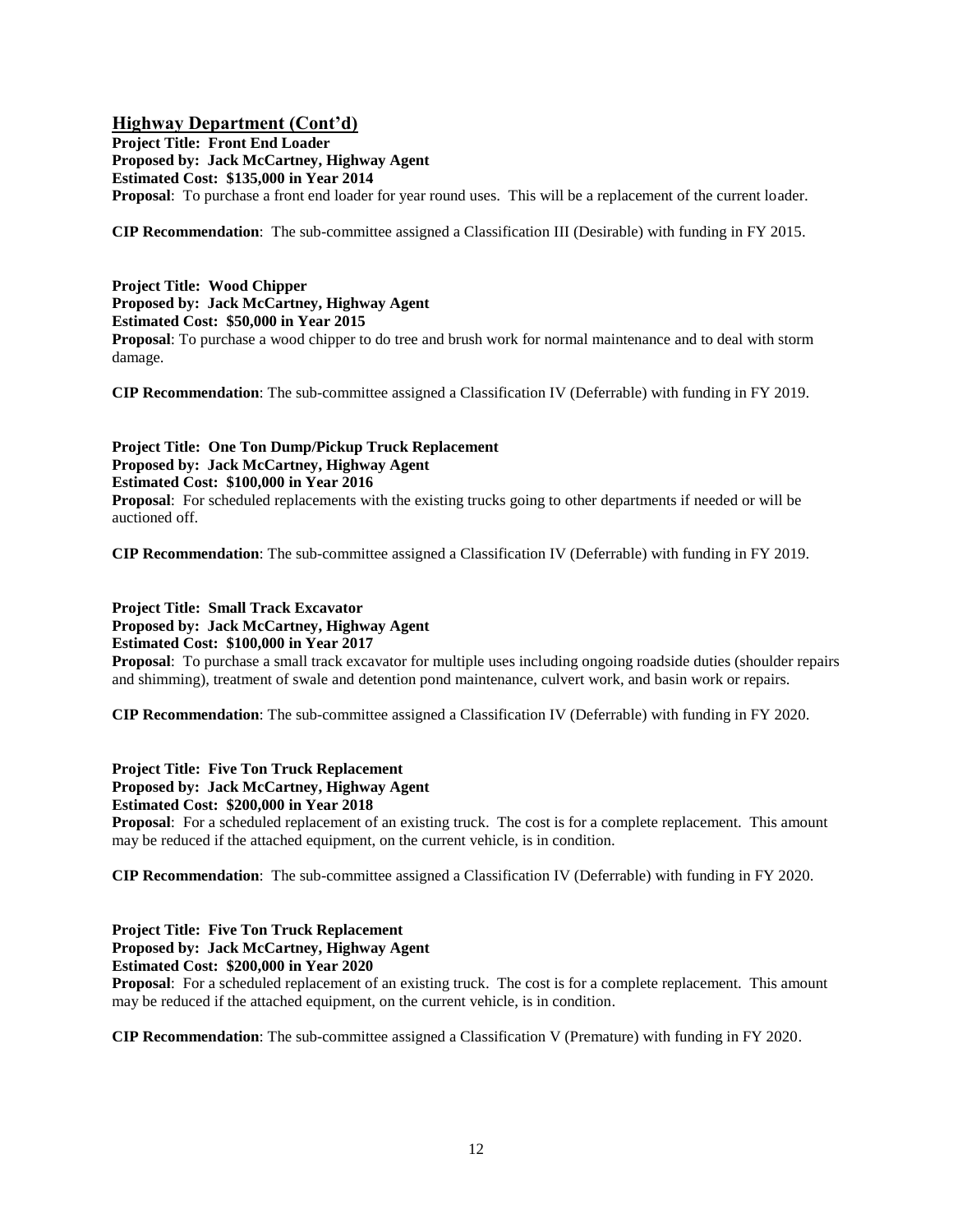# **D. IT/GIS Department**

#### **Project Title: Systems Replacement Proposed by: Eric DeLong, IT/GIS Director Estimated Cost: \$75,000 FY2013**

**Proposal**: The IT/GIS application for \$75,000 to replace and upgrade existing systems in all town offices including Fire and Police was based on an independent Network Assessment conducted by AdminInternet and endorsed unanimously by the Windham Technical Analysis Committee (TAC). The funds requested will be applied to purchasing two servers - one to be housed at the Nesmith Library and the other at Windham Police Station. Servers will be set up to backup each other automatically, with additional tools to remotely monitor security issues, downtime and system failures. The existing desktop PCs are antiquated and will be replaced with 50 faster more efficient systems which will decrease hardware support, operating system diversity and repairs. The servers will be virtualized to support the less expensive thin clients at the user end and will connect to the server to run applications, instead of running them locally. The funding will also be applied to the gradual phasing in of the new systems, testing, support and training of the users.

**CIP Recommendation**: The sub-committee assigned a Classification II (Necessary) with funding in FY 2013.

# **E. Searles Historic Commission**

#### **Project Title: Searles School & Chapel Improvements Proposed by: Marion Dinsmore and Peter Griffin Estimated Cost: \$100,958 FY2013**

**Proposal**: Searles School and Chapel is the only building in town that has the distinction of being on the National Register of Historic Places. It is used for meetings and functions by the town as well as private weddings and parties. The rentals produce approximately ten to fifteen thousand dollars of income per year. The request for \$100,918 will be used for interior and exterior repairs and improvements. A ten year bond will provide the funding for this request and the bond payments will be covered by the rental income. This will be at no cost to the taxpayers. The current ten year bond for the West Room repairs will be paid off in 2013. The new repairs and improvements will bring in more rentals and revenue as well as historically preserve the building for future use.

**CIP Recommendation**: The sub-committee assigned a Classification I (Urgent) with funding in FY 2013.

# **F. Solid Waste Management**

## **Project Title: Wheel Loader Proposed by: David Poulson Estimated Cost: \$80,000 FY2013**

**Proposal**: For replacement of the 2006 JCB wheel loader. The loader is a vital piece of equipment at the Transfer Station. Without a loader, the waste streams cannot be moved or loaded into trailers. The recommended replacement timeframe for a loader is approximately eight years. The plan is to purchase another matching loader to the 2009 Takeuchi to reduce operating and maintenance costs due to common parts, service and maintenance.

**CIP Recommendation**: The sub-committee assigned a Classification II (Necessary) with funding in FY 2014.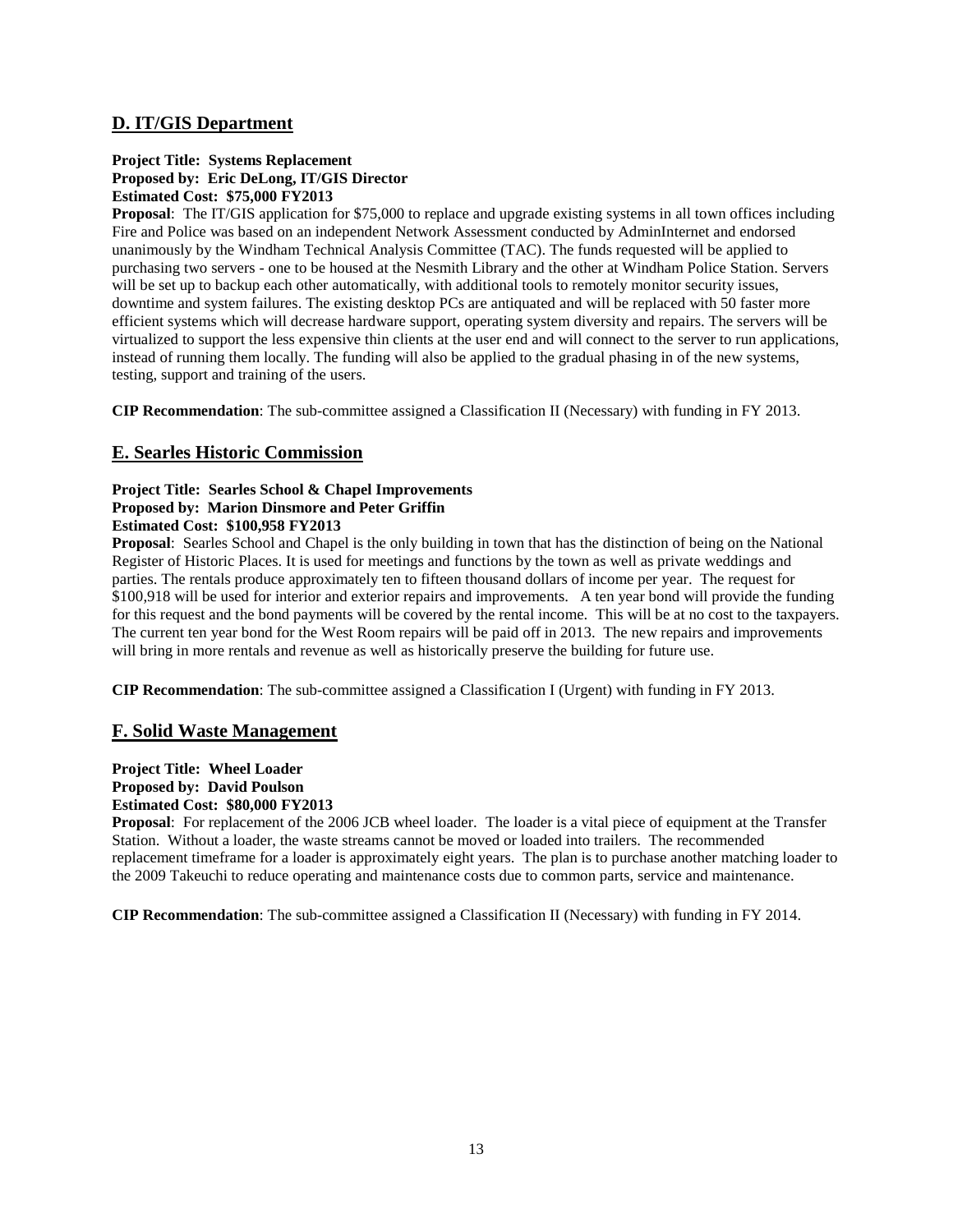# **G. Recreation Committee**

#### **Project Title: Sports Facility (Spruce Pond) Proposed by: Cheryl Haas on behalf of the Recreation Committee Estimated Cost: \$250,000 FY2013**

**Proposal:** The proposal is to construct recreation fields on land off Route 28 adjacent to Spruce Pond residential development (Tax Map Sheet 3-B Lot 601). This is a repeat request for phase one (of a two-phase project) of the Spruce Pond Field Project. Phase one is a rectangular multi-use field which is approximately 330' x 240.' Over the years, the participation in youth sports has increased significantly in Windham leading to scheduling conflicts and lack of maintenance to fields. All permits and approvals are in place.

**CIP Recommendation:** The CIP Sub-Committee gave this project a Classification III (Desirable) with funding in FY2014.

# **H. Windham School District**

#### **Project Title: Funds to Add Capacity to our Schools at the Point of Middle School Proposed by: Stephanie Wimmer on behalf of the Windham School Board Estimated Cost: \$1,000,000 in FY2013**

**Proposal:** Due to significant Town population growth and consequent student population growth over the last decade, Windham's K-8 schools are operating well beyond their educational capacity. At present, the District is short over 20 classrooms and corresponding core space (gymnasium, cafeteria, media centers, etc.) relative to what is required to deliver a curriculum to our 2,700 plus students consistent with educational best practices. This equates to space for approximately 400-450 students (depending on class sizes) and only meets our current needs, not those required to adequately accommodate our projected growth. Projected student population is up to approximately 3,100 students over the next 10-15 years.

The School Board is in agreement that the first and highest impact step is resolving capacity and facility issues at the Middle School level. Multiple Facilities Committees/Studies have come to the same conclusion. By adding capacity at the point of Middle School, two objectives are achieved: 1) relieve overcrowding throughout the K-8 system as the added capacity will have a trickledown effect, and 2) make Windham Middle School an approved middle school by providing the necessary lab and technology facilities.

It is the School Board's expectation that a warrant article seeking to expand capacity at the middle school level will be presented to voters in March of 2013. Due to changes in State Building Aid as well as the Town's experience in building Windham High School, the School Board will likely propose Architectural and Engineering (A&E) fees to voters in advance of a construction bond.

**CIP Recommendation:** The sub-committee assigned a Classification I (Urgent) with funding of \$630,000 in FY2013.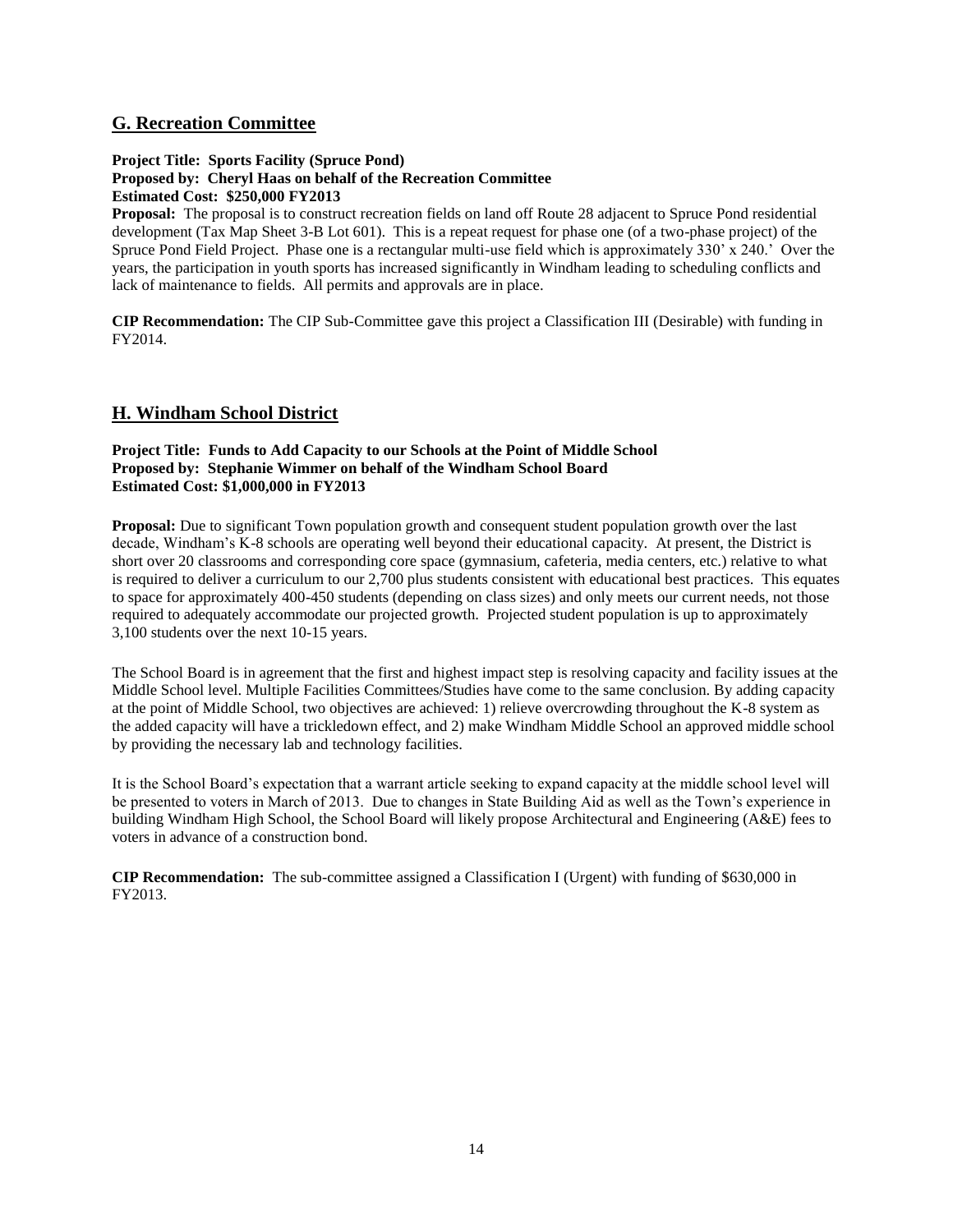# **I. Departments/Committees with No Request Projects for the FY 2012-2019 CIP:**

**Administration Board of Selectmen Library Trustees Cable Advisory Department Cable TV Department Cemetery Trustees Community Stewardship Conservation Commission Economic Development Emergency Management Housing Authority Community Development Local Energy Committee Senior Center Tax Assessor Technical Advisory Board Town Clerk Treasurer**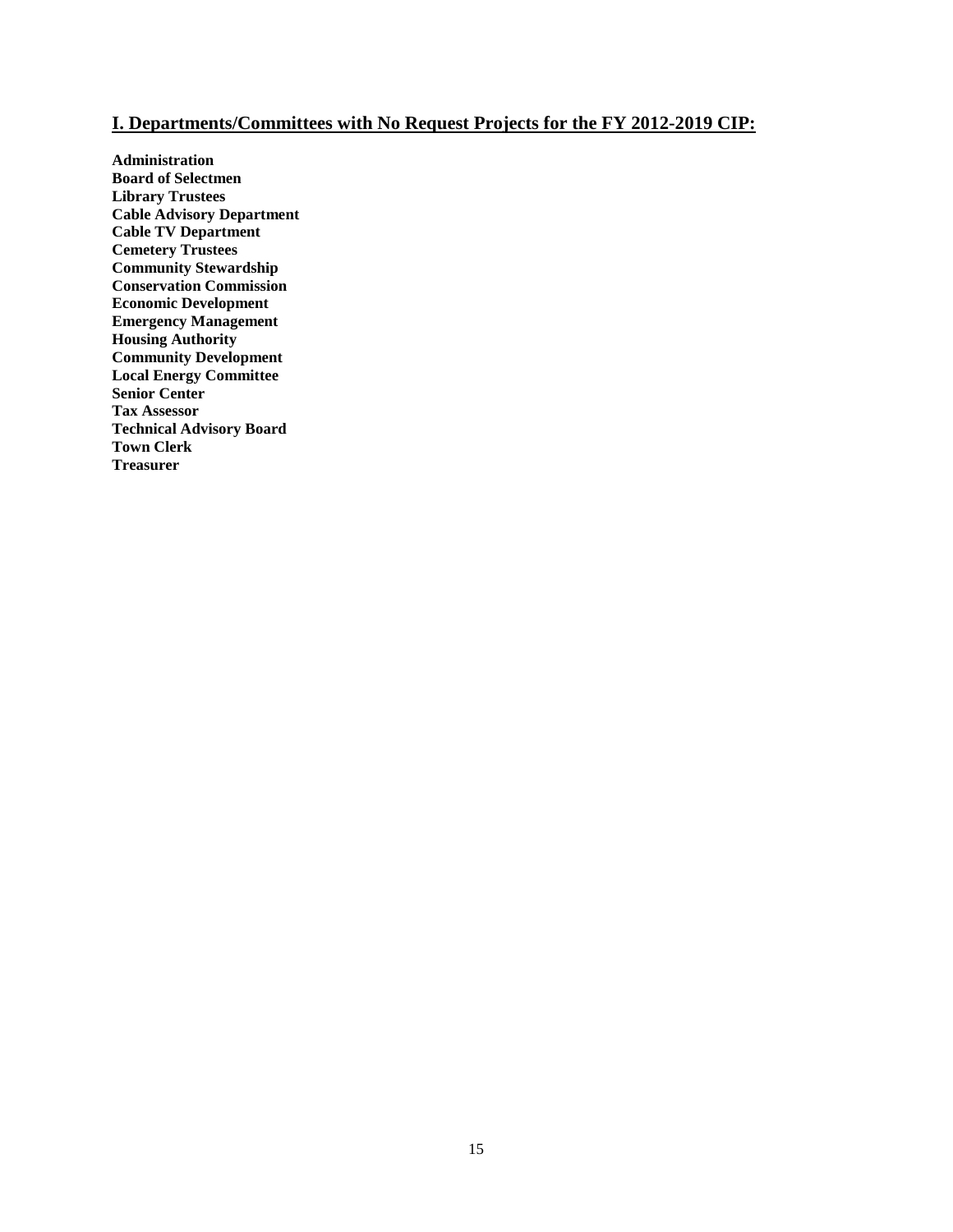## **APPENDIX A**

# **2012 CIP SUB-COMMITTEE MEMBERSHIP**

- Rob Gustafson Chairman (Citizen Volunteer)
- Stephanie Wimmer Vice-Chairman, School Board Representative
- Jennifer Simmons Secretary (Citizen Volunteer)
- Bruce Breton Board of Selectmen Representative
- Neelima Gogumalla Member (Citizen Volunteer)
- Ruth-Ellen Post Planning Board Member
- Carolyn Webber Planning Board Member
- Bruce Anderson Alternate School Board Representative
- Phil LoChiatto Alternate Board of Selectmen Representative